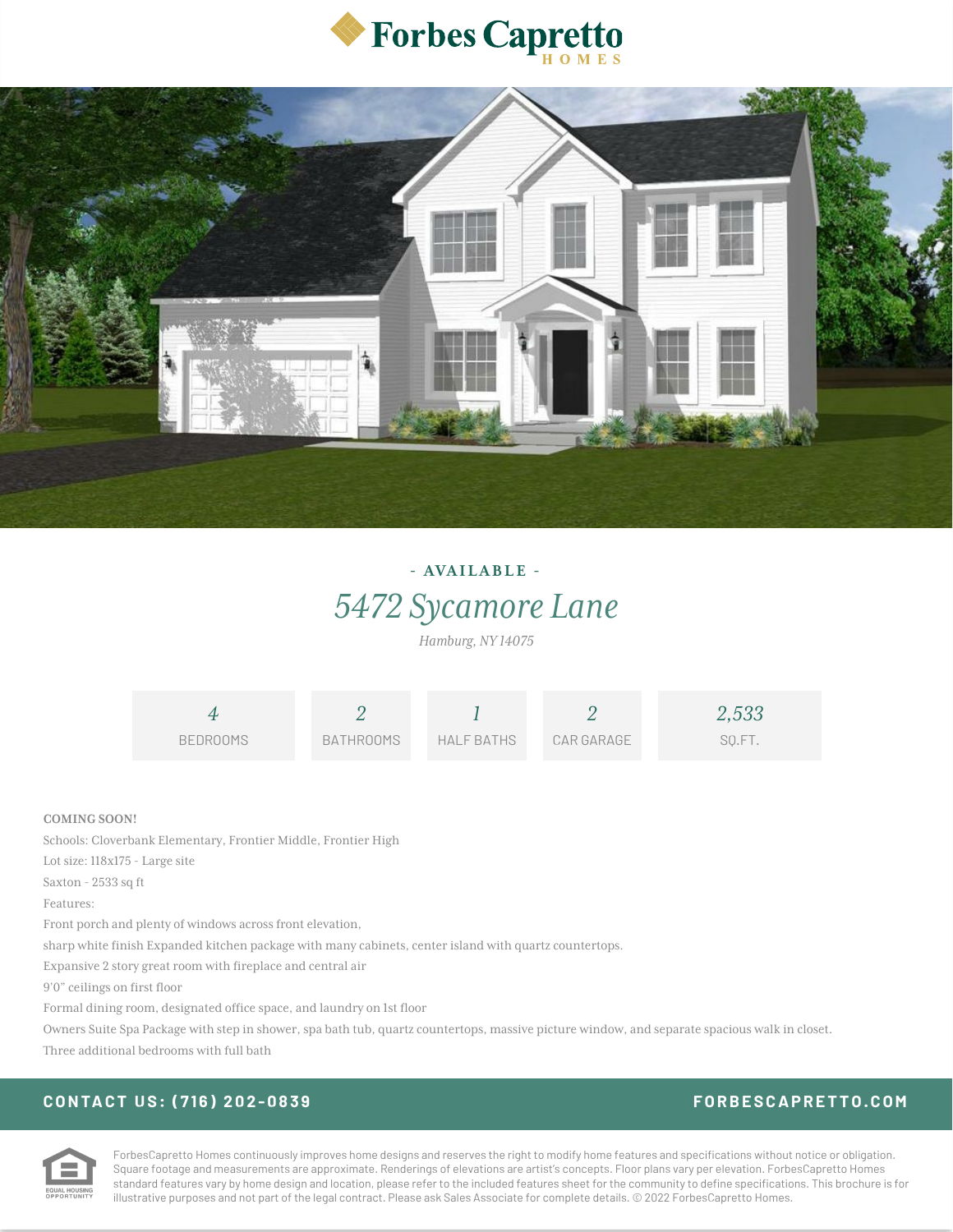

**- 5 4 7 2 SYCA M ORE LANE -** *First Floor*



FIRST FLOOR PLAN THE "SAXTON 204"<br>IO/1/2021<br>LIVING AREA: 1242 S.F. DIVING AREA: 1242 S.P.<br>OVERALL DIMENSIONS:<br>53'-8"x39'-0"

### **CONTACT US : ( 7 1 6 ) 2 [0](tel:7162020839) 2 - 0 8 3 9 FORBE [SCAPRE](https://media.forbescapretto.com/) T TO.CO M**



ForbesCapretto Homes continuously improves home designs and reserves the right to modify home features and specifications without notice or obligation. Square footage and measurements are approximate. Renderings of elevations are artist's concepts. Floor plans vary per elevation. ForbesCapretto Homes standard features vary by home design and location, please refer to the included features sheet for the community to define specifications. This brochure is for illustrative purposes and not part of the legal contract. Please ask Sales Associate for complete details. © 2022 ForbesCapretto Homes.